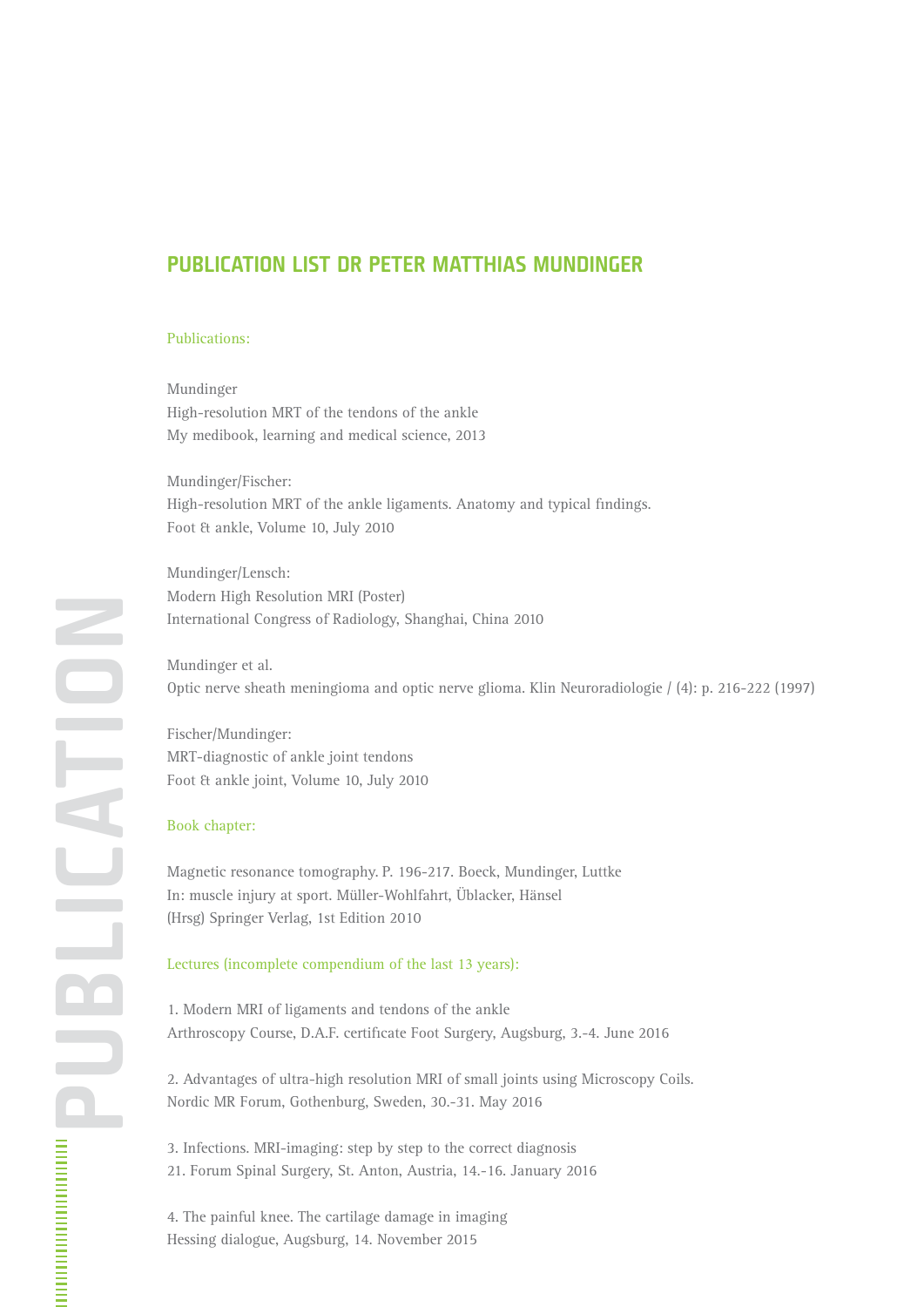5. Advantages of ultra-high resolution MRI of small joints using Microscopy Coils. A clinical-radiological approach. International Applications and Clinical Science Meeting Eindhofen, Holland, 9. March 2015

6. Modern MRI of ligaments and tendons of the ankle Operation Course tendon surgery, D.A.F. certificate Foot Surgery Augsburg, 4. July 2014

7. Muscle MRI diagnosis and Sports Medicine Symposium Augsburg, 13. February 2014

8. MRI of the cervical spine Basic course of DWG. Cervical spine and infections Heidelberg, 11. February 2014

9. Imaging after spine surgery - which technique is helpful? Annual meeting of the association orthopedic and trauma surgeons. Berlin, 24. October 2013

10. MRT-imaging of damages and trauma of tendon and ligaments of the foot. Operation course tendon surgery. Augsburg, 5. July 2013

11. Microscopic coil: high resolution MRT of the foot. Anatomy and typical findings 19th Annual meeting of german association of foot surgery. Stuttgart, 8.-9. March 2013

12. Pitfalls. Do radiologists see more? International Forum spine surgery Schruns, Austria 23.-26. January 2013

13. Imaging of the spine Orthopedic & Trauma surgery symposium. The spine. Bamberg, 6. October 2012

14. MRT of the wrist 8th Operation course arthroscopy of the wrist Augsburg, 23. November 2012

15. High-resolution MRT of the tendon and ligaments of the foot German Association Foot surgery: operation course tendon surgery Augsburg, 06. July 2012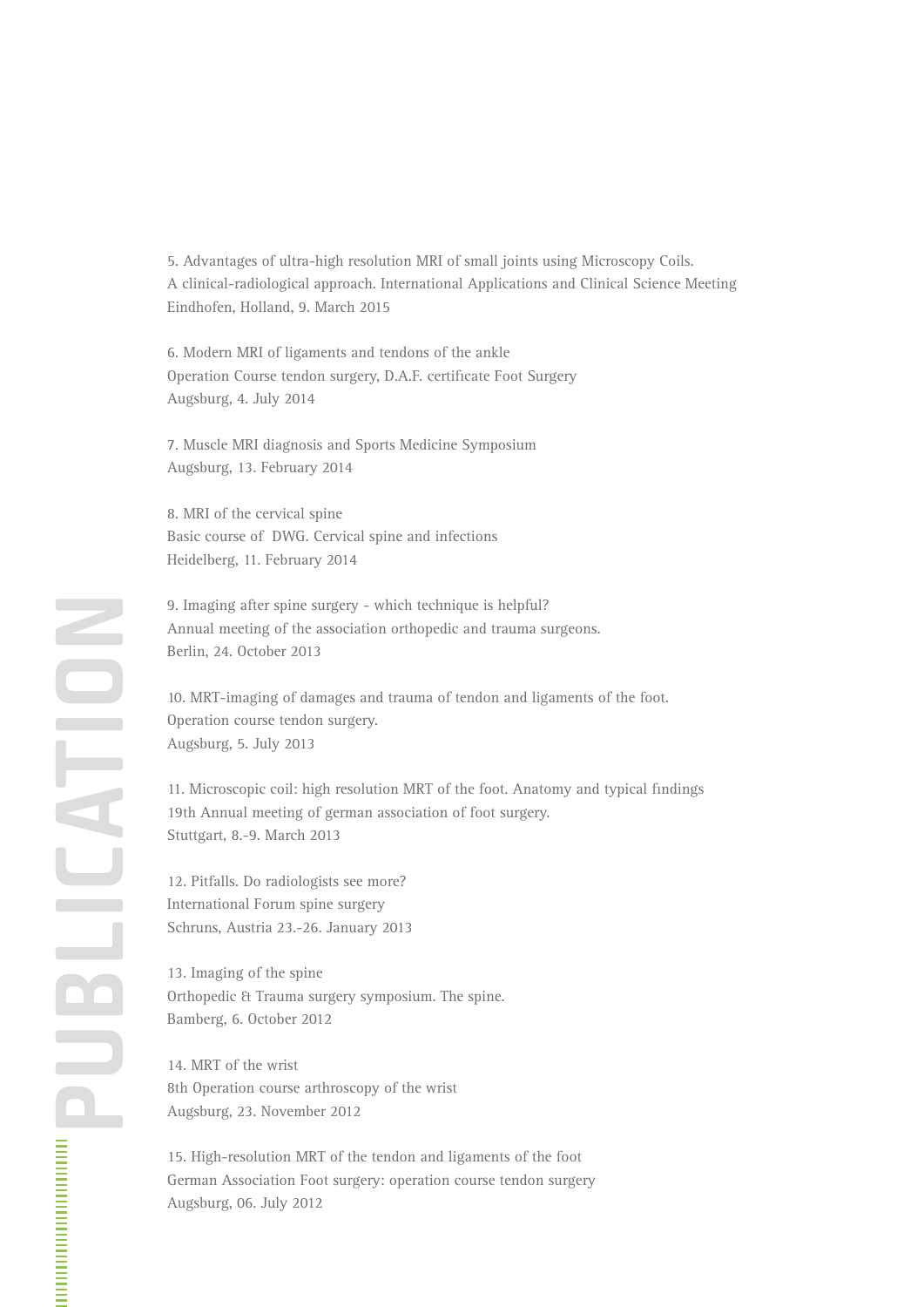16. Cervical and lumbar myelography International Forum spine surgery Schruns, Austria 19.-21. January 2012

17. Spinal imaging: when does what make sense? AO Spine basic course Augsburg, 11. November 2011

18. New paths in orthopedic imaging 3rd Germany, Austria and Switzerland 3 Tesla usermeeting Berlin, 1./2. October 2010

19. Myelopathy. Diagnosis only by the neurologists? Forum spine surgery Arosa, Switzerland 2. January 2011

20. Morphological and dynamic MR-imaging of the spine Forum spine Arosa, Switzerland 20. January 2010

21. High-resolution MRI of the foot and ankle– experience of a reference center for high-resolution MRI-imaging St. Gallen, Switzerland 28. October 2009

22. High-resolution MRI of the ankle and foot. Radiological Colloquium Osnabrück Osnabrück, 23. June 2009

23. High-resolution MRI-imaging of the knee and ankle 12th Course of analysis and correction of leg deformity Schloss Reisensburg, 25.-29. May 2009

24. Modern MRI of the wrist AE-course hand surgery Oberstdorf, 25. September 2009

25. MRI-imaging of the injured shoulder 8th Orthopedic & Trauma surgery symposium. The shoulder Bamberg, 14. November 2009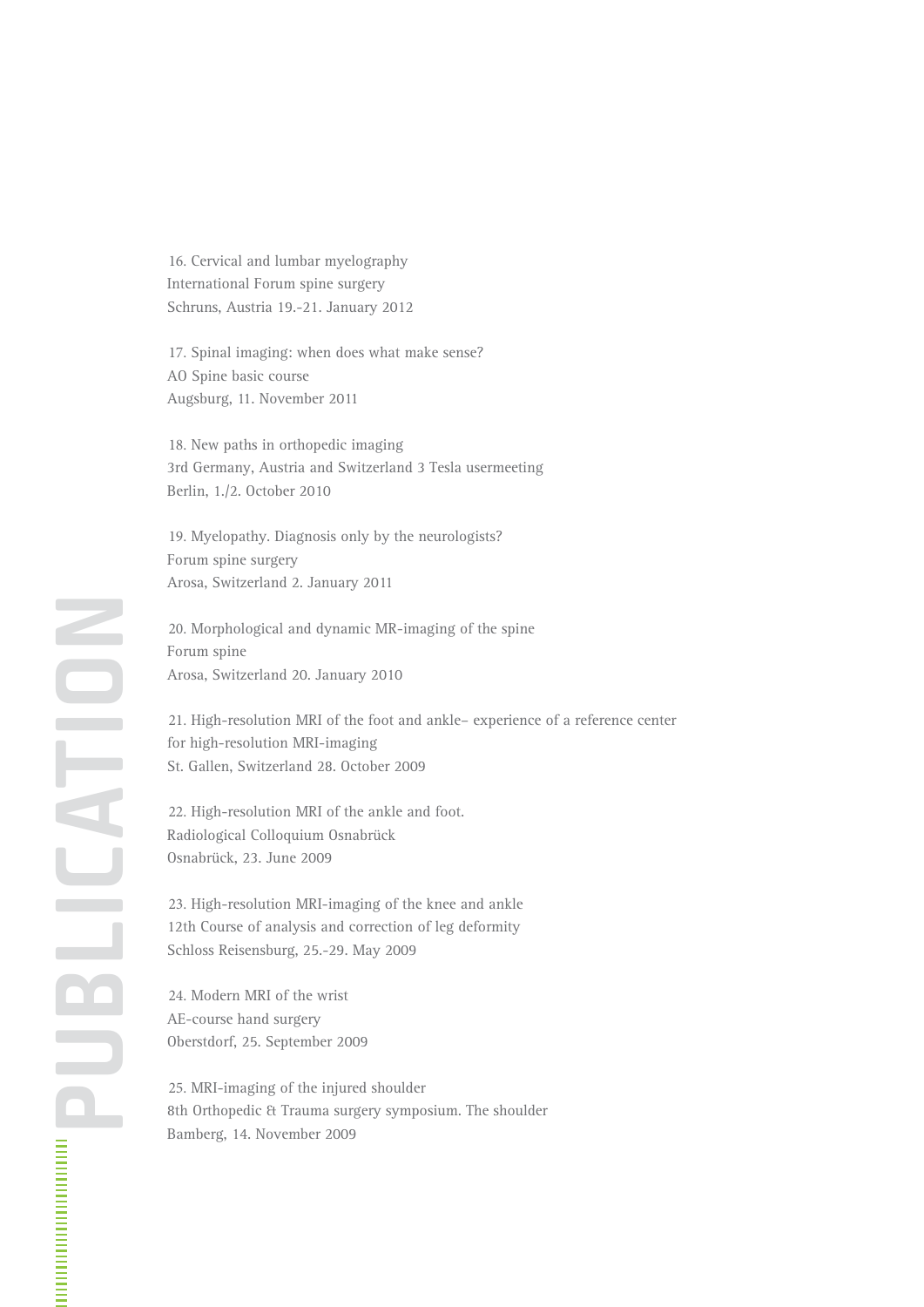26. Which contribution makes the modern MRT-imaging to the diagnosis of fractures and soft tissue damages of the hand? Current trends in managing of fractures and malposition of the wrist and hand. Augsburg, 11. February 2009

27. Imaging of pathological vertebral fractures Forum spine. Arosa, Switzerland 20.-24. January 2009

28. CT and MRI Fractures of the spine 2nd Basic courses of the DWG (German Spine Association) 11./12. September 2009

29. Modern MRI-imaging of the foot tendon. Anatomy and typical findings Radiological Colloquium Augsburg, 27. May 2009

30. Musculoskeletal high-resolution magnetic resonance tomography Philips User meeting Zürich, Switzerland October 2008

31. MRI-imaging of the cervical spine 1st Basic course of DWG. Diagnostic, therapy and access paths of cervical spine diseases Frankfurt, 19.-21. September 2008

32. High-resolution MRI of the musculoskeletal system BVOU training Nürnberg, 22. November 2008

33. Indications for radiological imaging. When makes what sense? 4th Bavarian Pain meeting, 5th Enzensberger Pain meeting Enzensberg, 06./07. September 2008 MRI diagnostic.

34. MRI of the knee joint, 6th Orthopedic & Trauma surgery symposium Early forms of osteoarthritis of the knee – current therapy options Bamberg, 13. October 2007

35. What contribution can modern MRI-imaging make to fractures and soft tissue damages of the hand? Current trends in treatment of fractures and defective position of wrist and hand. Augsburg, May 2007